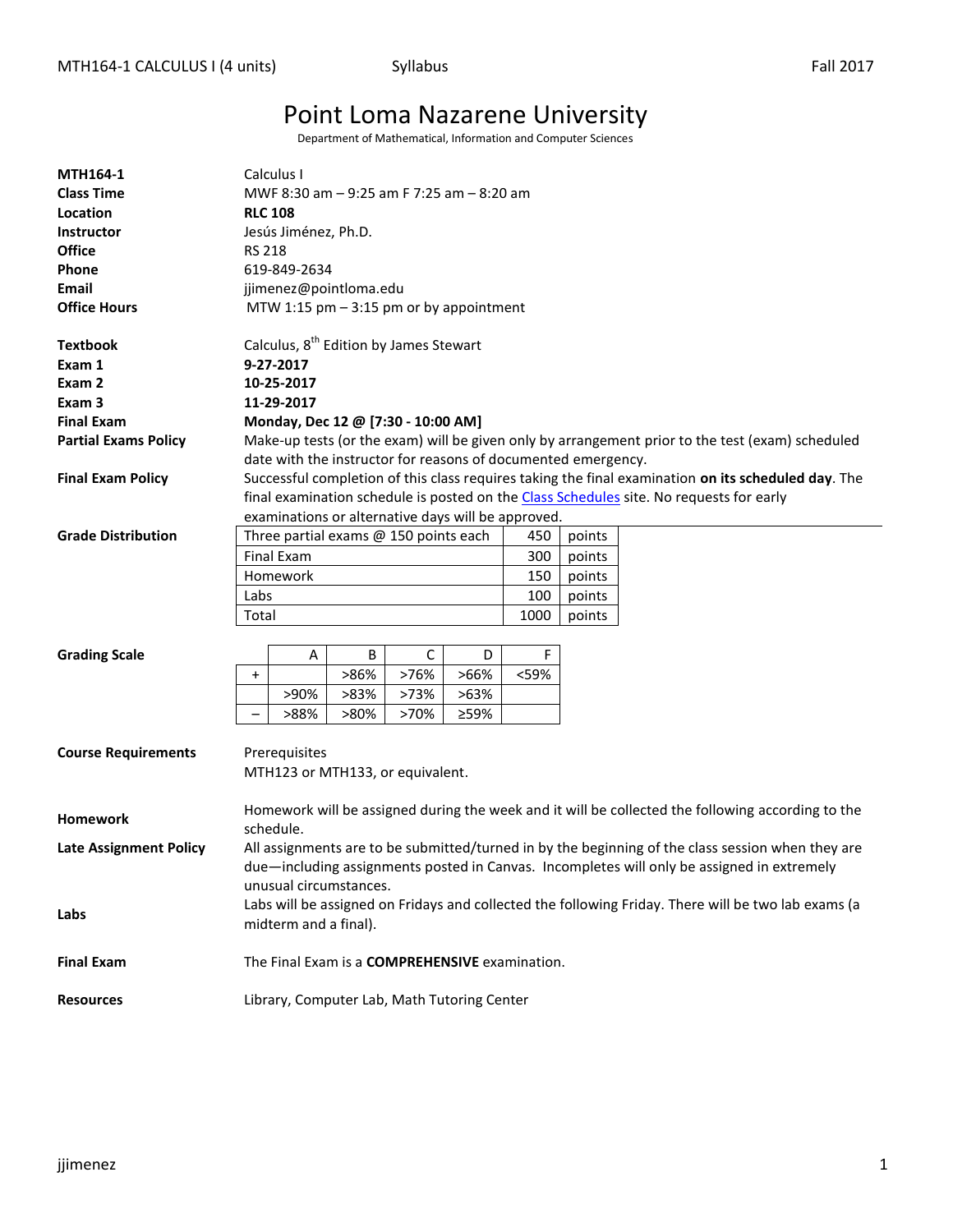### **PLNU MISSION: TO TEACH ~ TO SHAPE ~ TO SEND**

Point Loma Nazarene University exists to provide higher education in a vital Christian community where minds are engaged and challenged, character is modeled and formed, and service becomes an expression of faith. Being of Wesleyan heritage, we aspire to be a learning community where grace is foundational, truth is pursued, and holiness is a way of life.

#### **DEPARTMENT MISSION**

The Mathematical, Information, and Computer Sciences department at Point Loma Nazarene University is committed to maintaining a curriculum that provides its students with the tools to be productive, the passion to continue learning, and Christian perspectives to provide a basis for making sound value judgments.

#### **COURSE DESCRIPTION**

Calculus of the elementary functions of one variable. Limits, continuity, derivatives, methods of integration and applications.

### **COURSE LEARNING OUTCOMES FOR MTH164**

- Students will be able to demonstrate facility with analytical concepts.
- Students will be able to demonstrate facility with algebraic structures.
- Students will be able to use technology to solve problems.
- Students will be able to speak about their work with precision, clarity and organization.
- Students will be able to write about their work with precision, clarity and organization.
- Students will collaborate effectively in teams.
- Students will be able to identify, locate, evaluate, and effectively and responsibly use and cite information for the task at hand.
- Students will be able to gather relevant information, examine information and form a conclusion based on that information.
- Students will be able to understand and create arguments supported by quantitative evidence, and they can clearly communicate those arguments in a variety of formats.

#### **GENERAL EDUCATION COURSE STATEMENT**

This course is one of the components of the General Education Program at Point Loma Nazarene University, in support of the general education learning outcome: *Quantitative Reasoning: Students will be able to solve problems that are quantitative in nature*. The purpose of general education is to provide a common educational experience, to develop essential skills, and to provide a broad cultural background for personal and professional growth.

#### **GENERAL EDUCATION LEARNING OUTCOMES**

- Students will be able to solve problems that are quantitative in nature.
- Students will be able to formulate a mathematical model from a verbal description of a problem.
- Students will be able it solve non-routine problems using logic and quantitative techniques.
- Students will be able to construct solutions to problems using computational techniques

#### **ATTENDANCE**

Attendance is expected at each class session. In the event of an absence you are responsible for the material covered in class and the assignments given that day.

Regular and punctual attendance at all classes is considered essential to optimum academic achievement. If the student is absent from more than 10 percent of class meetings, the faculty member can file a written report which may result in de-enrollment. If the absences exceed 20 percent, the student may be de-enrolled without notice until the university drop date or, after that date, receive the appropriate grade for their work and participation. See

[http://catalog.pointloma.edu/content.php?catoid=24&navoid=1581#Class\\_Attendance](http://catalog.pointloma.edu/content.php?catoid=24&navoid=1581#Class_Attendance) in the Undergraduate Academic Catalog.

#### **CLASS ENROLLMENT**

It is the student's responsibility to maintain his/her class schedule. Should the need arise to drop this course (personal emergencies, poor performance, etc.), the student has the responsibility to follow through (provided the drop date meets the stated calendar deadline established by the university), not the instructor. Simply ceasing to attend this course or failing to follow through to arrange for a change of registration (drop/add) may easily result in a grade of F on the official transcript.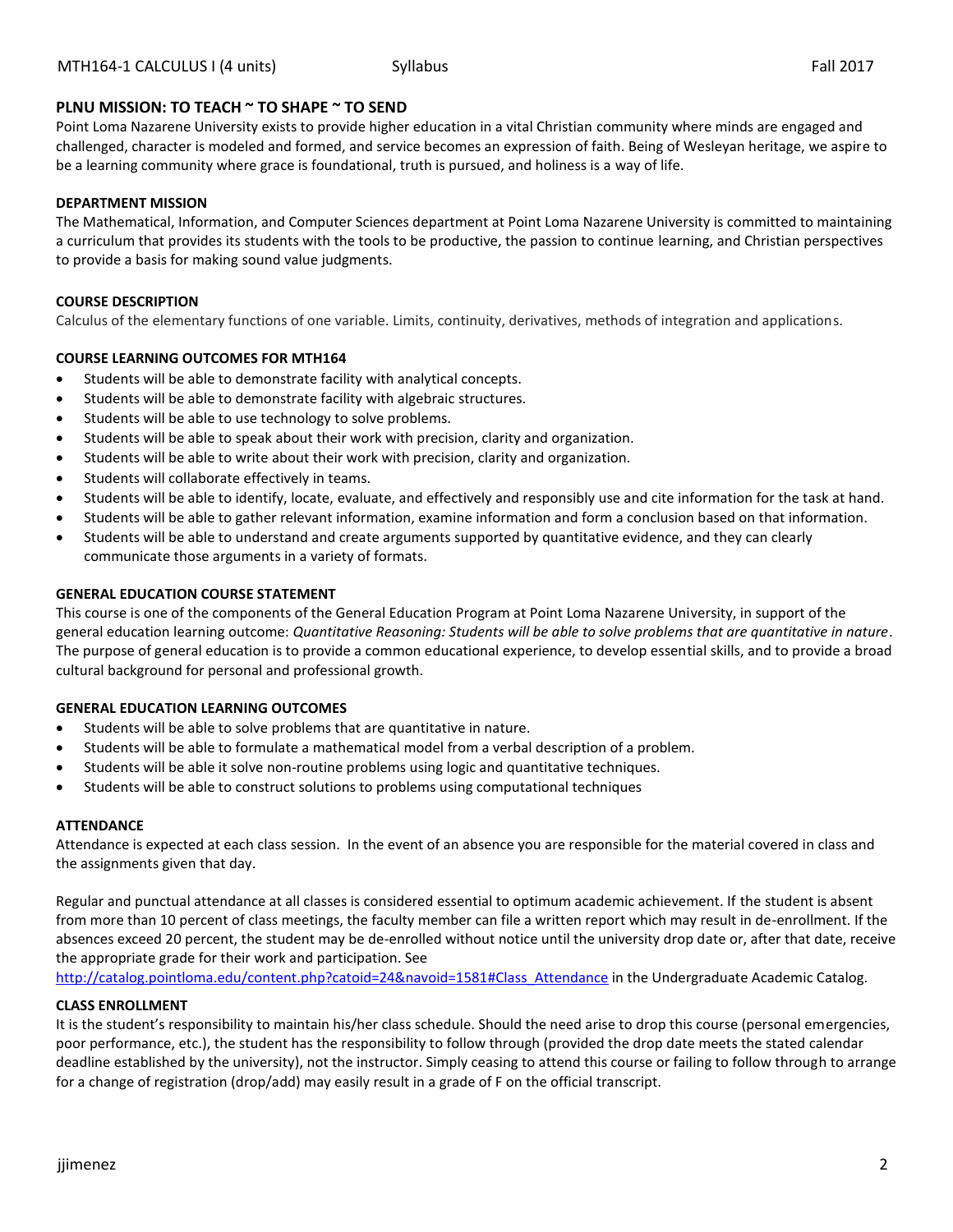### **ACADEMICS ACOMODATIONS**

If you have a diagnosed disability, please contact PLNU's Disability Resource Center (DRC) within the first two weeks of class to demonstrate need and to register for accommodation by phone at 619-849-2486 or by e-mail at [DRC@pointloma.edu](mailto:DRC@pointloma.edu). See [Disability Resource Center](http://www.pointloma.edu/experience/offices/administrative-offices/academic-advising-office/disability-resource-center) for additional information. For more details see the PLNU catalog: [http://catalog.pointloma.edu/content.php?catoid=24&navoid=1581#Academic\\_Accommodations](http://catalog.pointloma.edu/content.php?catoid=24&navoid=1581#Academic_Accommodations) Students with learning disabilities who may need accommodations should discuss options with the instructor during the

#### **ACADEMIC HONESTY**

first two weeks of class.

Students should demonstrate academic honesty by doing original work and by giving appropriate credit to the ideas of others. Academic dishonesty is the act of presenting information, ideas, and/or concepts as one's own when in reality they are the results of another person's creativity and effort. A faculty member who believes a situation involving academic dishonesty has been detected may assign a failing grade for that assignment or examination, or, depending on the seriousness of the offense, for the course. Faculty should follow and students may appeal using the procedure in the university Catalog. See http://catalog.pointloma.edu/content.php?catoid=24&navoid=1581#Academic\_Honesty for definitions of kinds of academic dishonesty and for further policy information.

#### **DATE AND TIME FOR THE FINAL EXAM**

The final exam date and time is set by the university at the beginning of the semester and may not be changed by the instructor. This schedule can be found on the university website and in the course calendar. No requests for early examinations will be approved. Only in the case that a student is required to take three exams during the same day of finals week, is an instructor authorized to consider changing the exam date and time for that particular student.

#### **COPYRIGHT PROTECTED MATERIAL**

Point Loma Nazarene University, as a non-profit educational institution, is entitled by law to use materials protected by the US Copyright Act for classroom education. Any use of those materials outside the class may violate the law.

#### **CREDIT HOUR**

In the interest of providing sufficient time to accomplish the stated course learning outcomes, this class meets the PLNU credit hour policy for a 4 unit class delivered over 16 weeks. Specific details about how the class meets the credit hour requirements can be provided upon request.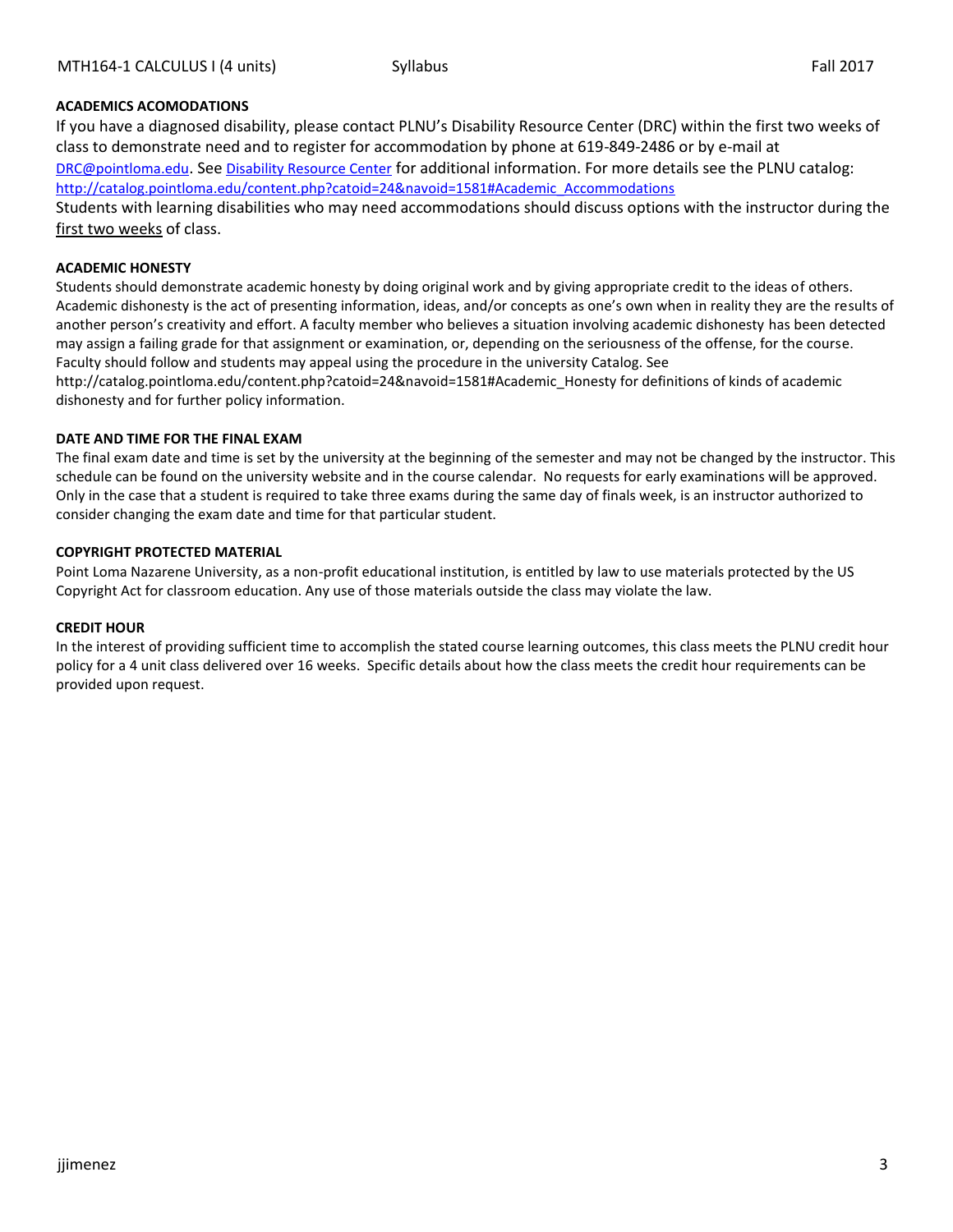**Homework and Daily Schedule**

| Week           | Day | Date     | Section | <b>Homework</b>                                                                | Due      |  |  |  |
|----------------|-----|----------|---------|--------------------------------------------------------------------------------|----------|--|--|--|
| 1              | Tue | 8/29/17  | 1.1     | 3, 8, 10, 13, 21, 23, 25, 32, 34, 43, 56, 64, 72, 75, 79                       | 9/1/17   |  |  |  |
|                | Wed | 8/30/17  | 1.2     | 2, 4, 5, 8, 11, 15, 20, 21, 27, 30, 31                                         | 9/1/17   |  |  |  |
|                | Fri | 9/1/17   | 1.3     | 2, 3, 4, 7, 15, 26, 29, 31, 41, 52, 56, 62, 66                                 |          |  |  |  |
| $\overline{2}$ | Mon | 9/4/17   |         | <b>No Class Labor Day</b>                                                      |          |  |  |  |
|                | Wed | 9/6/17   | 1.4     | 1, 2, 5, 7                                                                     | 9/8/17   |  |  |  |
|                | Fri | 9/8/17   | 1.5     | 1, 3, 5, 7, 8, 11, 16, 17, 19, 33, 42, 50, 53                                  | 9/11/17  |  |  |  |
| 3              | Mon | 9/11/17  | 1.6     | 1, 2, 3, 5, 17, 24, 25, 34, 36, 41, 50, 66                                     | 9/13/17  |  |  |  |
|                | Wed | 9/13/17  | 1.7     | 1, 3, 7, 11, 19, 27, 32, 37, 44                                                | 9/15/17  |  |  |  |
|                | Fri | 9/15/17  | 1.8     | 2, 6, 8, 9, 10, 11, 21, 23, 34, 43, 44, 53, 67                                 | 9/18/17  |  |  |  |
| $\overline{4}$ | Mon | 9/18/17  | 2.1     | 3, 5, 9, 11, 14, 17, 22, 23, 33, 40, 48, 53, 59                                | 9/20/17  |  |  |  |
|                | Wed | 9/20/17  | 2.2     | 1, 3, 5, 7, 8, 11, 16, 17, 19, 33, 42, 50, 53                                  | 9/22/17  |  |  |  |
|                | Fri | 9/22/17  | 2.3     | 2, 5, 12, 18, 24, 26, 32, 32, 35, 47, 50, 51, 60, 61, 68, 73, 90, 94, 101, 105 | 9/25/17  |  |  |  |
| 5              | Mon | 9/25/17  |         | <b>Review for Exam 1</b>                                                       |          |  |  |  |
|                | Wed | 9/27/17  |         | Exam 1                                                                         |          |  |  |  |
|                | Fri | 9/29/17  | 2.4     | 3, 7, 21, 28, 33, 37, 41, 42, 44                                               | 10/2/17  |  |  |  |
| 6              | Mon | 10/2/17  | 2.5     | 4, 7, 10, 12, 19, 24, 44, 53, 63, 65, 67, 68, 73, 80, 84                       | 10/4/17  |  |  |  |
|                | Wed | 10/4/17  | 2.6     | 3, 10, 18, 22, 25, 32, 44, 48, 49, 51, 56, 59                                  | 10/6/17  |  |  |  |
|                | Fri | 10/6/17  | 2.7     | 3, 5, 14, 20, 28, 29, 42, 49                                                   | 10/9/17  |  |  |  |
| $\overline{7}$ | Mon | 10/9/17  | 2.8     | 1, 4, 7, 13, 17, 19, 23, 31, 39, 41, 42, 49                                    | 10/11/17 |  |  |  |
|                | Wed | 10/11/17 | 2.8     |                                                                                | 10/13/17 |  |  |  |
|                | Fri | 10/13/17 | 2.9     | 3, 5, 10, 13, 17, 25, 33, 38, 39, 41                                           | 10/16/17 |  |  |  |
| 8              | Mon | 10/16/17 | 3.1     | 3, 5, 9, 13, 17, 22, 31, 37, 47, 55, 65, 66, 70, 72                            | 10/18/17 |  |  |  |
|                | Wed | 10/18/17 | 3.2     | 1, 4, 5, 10, 11, 18, 19, 23, 28, 31, 35                                        | 10/23/17 |  |  |  |
|                | Fri | 10/20/17 |         | <b>No Class Fall Break</b>                                                     |          |  |  |  |
| 9              | Mon | 10/23/17 |         | <b>Review for Exam 2</b>                                                       |          |  |  |  |
|                | Wed | 10/25/17 |         | Exam 2                                                                         |          |  |  |  |
|                | Fri | 10/27/17 | 3.3     | 1, 5, 7, 8, 11, 20, 26, 30, 31, 58, 74                                         | 10/30/17 |  |  |  |
| 10             | Mon | 10/30/17 | 3.4     | 4, 5, 7, 13, 20, 24, 31, 33, 43, 44, 57, 61                                    | 11/1/17  |  |  |  |
|                | Wed | 11/1/17  | 3.5     | 1, 13, 22, 25, 29, 35, 42, 42, 55, 58                                          | 11/3/17  |  |  |  |
|                | Fri | 11/3/17  | 3.7     | 1, 3, 6, 9, 11, 21, 43, 47, 51, 78, 79                                         | 11/6/17  |  |  |  |
| 11             | Mon | 11/6/17  | 3.8     | 1, 4, 9, 11, 17, 24, 28, 32, 38, 40                                            | 11/8/17  |  |  |  |
|                | Wed | 11/8/17  | 3.9     | 1, 10, 13, 18, 21, 29, 37, 51, 58, 70                                          | 1/0/00   |  |  |  |
|                |     |          | 4.1     | 2, 5, 7, 13, 18, 19, 21, 24, 27                                                | 11/10/17 |  |  |  |
|                | Fri | 11/10/17 | 4.2     | 2, 4, 5, 8, 9, 15, 19, 27, 34, 38, 47, 52, 53, 60, 70                          | 11/13/17 |  |  |  |
| 12             | Mon | 11/13/17 | 4.3     | 2, 7, 11, 17, 19, 26, 27, 36, 42, 47, 52, 60, 66, 77                           | 11/15/17 |  |  |  |
|                | Wed | 11/15/17 | 4.4     | 1, 4, 7, 13, 24, 42, 45, 47, 52, 55, 57, 61, 65                                | 11/17/17 |  |  |  |
|                | Fri | 11/17/17 | 4.5     | 2, 6, 8, 17, 21, 28, 31, 38, 41, 44, 51, 58, 59, 66                            | 11/20/17 |  |  |  |
| 13             | Mon | 11/20/17 | 5.1     | 1, 6, 14, 23, 27, 29, 31, 33, 35, 40, 42, 47, 50, 53                           | 11/27/17 |  |  |  |
|                | Wed | 11/22/17 |         | <b>No Class Thanksgiving Day</b>                                               |          |  |  |  |
|                | Fri | 11/24/17 |         | <b>No Class Thanksgiving Day</b>                                               |          |  |  |  |
| 14             | Mon | 11/27/17 |         | <b>Review for Exam 3</b>                                                       |          |  |  |  |
|                | Wed | 11/29/17 |         | Exam 3                                                                         |          |  |  |  |
|                | Fri | 12/1/17  | $5.2$   | 1, 4, 11, 15, 32, 40, 44, 45, 48, 49, 55, 62, 63, 71                           | 12/4/17  |  |  |  |
| 15             | Mon | 12/4/17  | 5.3     | 3, 7, 13, 18, 23, 29, 30, 33, 34, 38, 45, 48                                   | 12/6/17  |  |  |  |
|                | Wed | 12/6/17  | 5.5     | 1, 5, 7, 9, 15, 17, 20, 23                                                     | 12/8/17  |  |  |  |
|                | Fri | 12/8/17  | 6.2     | 33, 41, 46, 86, 87, 90                                                         | 12/13/17 |  |  |  |
|                |     | 12/8/17  | 6.4     | 4, 5, 6, 71, 72, 77, 78                                                        | 12/13/17 |  |  |  |
| 16             | Fri | 12/13/17 |         | Final Exam 7:30 am - 10:00 am (COMPREHENSIVE)                                  |          |  |  |  |